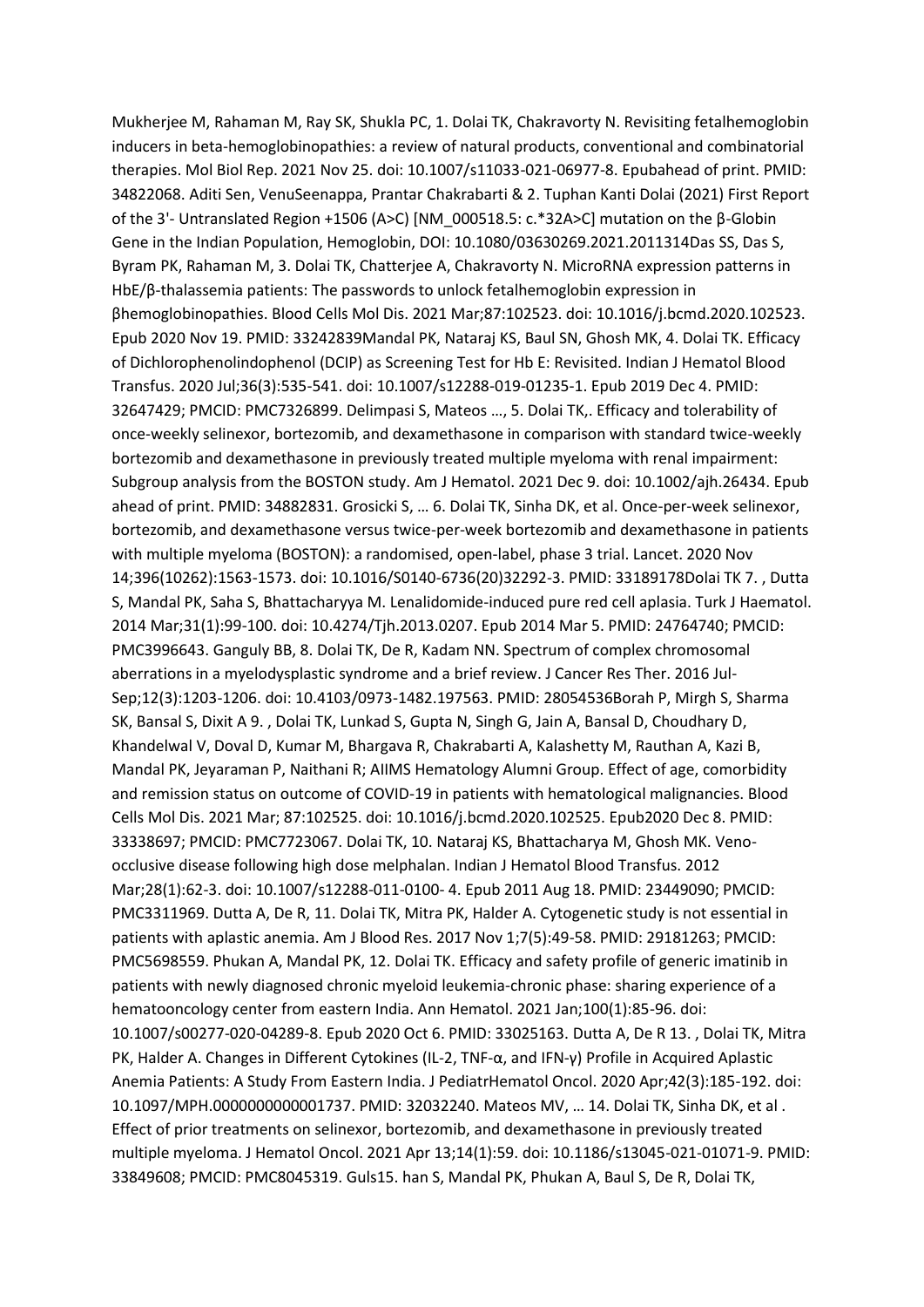Chakrabarti P. Is Low Dose a New Dose to Initiate Hemophilia A Prophylaxis? - A Systematic Study in Eastern India. Indian J Pediatr. 2020 May;87(5):345-352. doi: 10.1007/s12098-019-03179-w. Epub 2020 Feb 11. PMID: 32048222. Dolai TK, 16. Dutta S, Mandal PK. Disappearing bone in multiple myeloma. Indian J PatholMicrobiol. 2013 Apr-Jun;56(2):178-9. doi: 10.4103/0377-4929.118693. PMID: 24056663. Pal P, Raychowdhury R, 17. Dolai TK, Roy S, Dastidar R, Halder A. Study of arsenic exposure in oral/oropharyngeal carcinoma in West Bengal. Int J Occup Med Environ Health. 2017 Mar 30;30(2):271-279. doi: 10.13075/ijomeh.1896.00806. Epub 2017 Mar 17. PMID: 28366956Dutta A, De R, 18. Dolai TK, Pal P, Ghosh S, Mitra PK, Halder A. Incidence of Fanconi anaemia in phenotypically normal aplastic anaemia patients in West Bengal. Hematology. 2018 Aug;23(7):405- 412. doi: 10.1080/10245332.2017.1422322. Epub 2018 Jan 7. PMID: 29307285. Maji SK, 19. Dolai TK, Pradhan S, Maity A, Mandal S, Mondal T, Manna S, Mandal PK. Implications of Population Screening for Thalassemias and Hemoglobinopathies in Rural Areas of West Bengal, India: Report of a 10-Year Study of 287,258 Cases. Hemoglobin. 2020 Nov;44(6):432-437. doi:

10.1080/03630269.2020.1831530. Epub 2020 Oct 15. PMID: 33059511Poddubnaya IV, Alekseev SM, Kaplanov KD, Lukavetskyy LM, Rekhtman GB, 20. Dolai TK,Attili VSS, Bermúdez CD, Isaev AA, Chernyaeva EV, Ivanov RA. Proposed rituximab biosimilar BCD-020 versus reference rituximab for treatment of patients with indolent non-Hodgkin lymphomas: An international multicenter randomized trial. Hematol Oncol. 2020 Feb;38(1):67-73. doi: 10.1002/hon.2693. Epub 2020 Jan 13. PMID: 31724191. Mandal PK, 21. Dolai TK. Intrathoracic extramedullary hematopoiesis in E-beta thalassemia. Indian J PatholMicrobiol. 2014 Jul-Sep;57(3):497-8. doi: 10.4103/0377-4929.138800. PMID: 25118758. Dolai TK 22. , Bhargava R, Mahapatra M, Mishra P, Seth T, Pati HP, Saxena R. Is imatinib safe during pregnancy? Leuk Res. 2009 Apr;33(4):572-3. doi: 10.1016/j.leukres.2008.08.002. Epub 2008 Sep 11. PMID: 18789526. Richard S, Chari A, Delimpasi S, .. 23. Dolai TK, Sinha DK,. Selinexor, bortezomib, and dexamethasone versus bortezomib and dexamethasone in previously treated multiple myeloma: Outcomes by cytogenetic risk. Am J Hematol. 2021 Sep 1;96(9):1120- 1130. doi: 10.1002/ajh.26261. Epub 2021Jul 5. PMID: 34062004; PMCID: PMC8457116. Kar R24., Dolai TK, Shekhawat PS, Malhotra P, Singh A, Naithani R, Mandal PK, Ganesan P, Manivannan P, Basu D, Srivastava A, Das R, Bhattacharya M, Mahapatra M, Dhawan R, Jain A, Bhandary C, Pati HP, Chatterjee T, Tilak V, Chandra S, Shetty SD, Jena RK. Indian Society of Hematology and Blood Transfusion (ISHBT) Consensus Document on Hematological Practice During COVID-19 Pandemic. Indian J Hematol Blood Transfus. 2021 Feb 16;37(1):1-9. doi: 10.1007/s12288- 021-01405-0. Epub ahead of print. PMID: 33613003; PMCID: PMC7885311Ghosal T, 25. Dolai TK, Mandal PK, Karthik S, Bandyopadhyay A. Platelet Aggregation Study in Patients With Hemoglobin Eβ Thalassemia in India. Clin ApplThrombHemost. 2016 Sep;22(6):575-80. doi: 10.1177/1076029615573302. Epub 2015 Feb 20. PMID: 25701765. Dolai TK 26. , Dutta S, Bhattacharyya M, Ghosh MK. Prevalence of hemoglobinopathies in rural Bengal, India. Hemoglobin. 2012;36(1):57-63. doi: 10.3109/03630269.2011.621007. Epub 2011 Oct 17. PMID: 22004064. Dutta B, 27. Dolai TK, Mandal PK, Baul S, De R, Senthil K, Chakrabarti P. Response to Immunosuppressive Therapy in Acquired Aplastic Anaemia: Experience of a Tertiary Care Centre from Eastern India. Indian J Hematol Blood Transfus. 2021 Apr;37(2):197-203. doi: 10.1007/s12288-019-01158-x. Epub 2019 Jul 10. PMID: 33867724; PMCID: PMC8012467Kumar M, Mandal P, De R, Mukherjee P, 28. Dolai TK,Bhattyacharyya M. Atypical HUS caused by anticomplement factor H antibody: a hematologist's perspective. Blood Res. 2015 Mar;50(1):63-5. doi: 10.5045/br.2015.50.1.63. Epub 2015 Mar 24. PMID: 25830136; PMCID: PMC4377346. Sen A, Seenappa V, Chakrabarti P 29. , Dolai TK. First Report of the 3'-Untranslated Region +1506 (A>C) [NM\_000518.5: c.\*32A>C] mutation on the β-Globin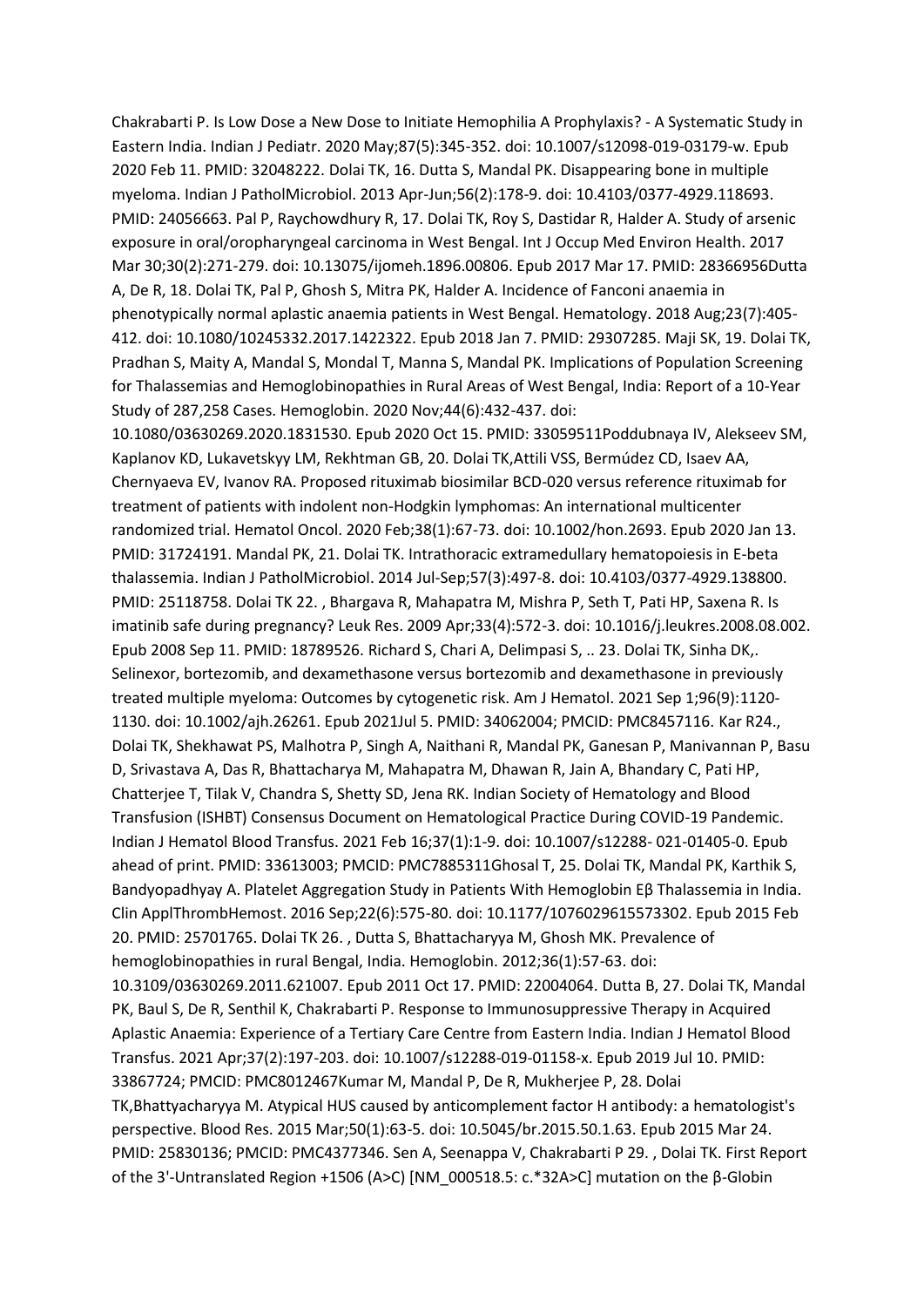Gene in the Indian Population. Hemoglobin. 2021 Dec 9:1-4. doi: 10.1080/03630269.2021.2011314. Epub ahead of print. PMID: 34886762. Dolai TK 30. , Kumar R, Chakrabarti P, Das A, Mahapatra M, Mishra P, Saxena R, Chaudhury R. Actinomycetes species infection in a patient of T-cell acute lymphoblastic leukemia (ALL) presenting with loculated pleural effusion. PediatrHematol Oncol. 2008 Jun;25(5):477-80. doi: 10.1080/08880010802106580. PMID: 18569851. Pubmed Auner HW, Gavriatopoulou M, ..R, 31. Dolai TK,. Effect of age and frailty on the efficacy and tolerability of onceweekly selinexor, bortezomib, and dexamethasone in previously treated multiple myeloma. Am J Hematol. 2021 Jun 1;96(6):708-718. doi: 10.1002/ajh.26172. Epub 2021 May 3. PMID: 33755235. Pubmed Jain M, Chakrabarti P, 32. Dolai TK, Ghosh P, Mandal PK, Baul SN, De R. Comparison of efficacy and safety of thalidomide vs hydroxyurea in patients with Hb E-β thalassemia - a pilot study from a tertiary care Centre of India. Blood Cells Mol Dis. 2021 May;88:102544. doi: 10.1016/j.bcmd.2021.102544. Epub 2021 Feb 3. PMID: 33610115. Pubmed De R, Chowdhury R, 33. Dolai TK, Bhar B, Islam MM, Chakrabarty P, Deb S. A Pilot Study on Probing of Imatinib Induced Platelet Dysfunction in Patients with Chronic Myeloid Leukemia-Chronic Phase and Absence of Associated Bleeding Manifestation: Trying to Solve an Enigma. Indian J Hematol Blood Transfus. 2021 Jan;37(1):162-166. doi: 10.1007/s12288-020-01376-8. Epub 2020 Nov 13. PMID: 33707851; PMCID: PMC7900367. Pubmed Tripathy I, Panja A, 34. Dolai TK, Mallick AK. Comparative Efficacy and Safety Between Deferiprone and Deferasirox with Special Reference to Serum Ferritin Level and Cardiac Function in Bengali βThalassemia Major Children. Hemoglobin. 2021 Nov 10:1-7. doi: 10.1080/03630269.2021.1999258. Epub ahead of print. PMID: 34758688. Pubmed Jana TK, Maji SK, Pal A, Maiti RP, 35. Dolai TK, Chatterjee K. Photocatalytic and antibacterial activity of cadmium sulphide/zinc oxide nanocomposite with varied morphology. J Colloid Interface Sci. 2016 Oct 15;480:9-16. doi: 10.1016/j.jcis.2016.06.073. Epub 2016 Jun 30. PMID: 27399614. Pubmed Kumar M, Mandal PK, 36. Dolai TK, Bhattacharrya M. Imatinib causing drug rash with eosinophilia and systemic symptoms: A rare cutaneous reaction. Indian Dermatol Online J. 2014 Dec;5(Suppl 2):S120-2. doi: 10.4103/2229-5178.146189. PMID: 25593801; PMCID: PMC4290174. Pubmed Mandal PK, 37. Dolai TK. Primary systemic amyloidosis with sole cutaneous involvement. Blood Res. 2014 Sep;49(3):146. doi: 10.5045/br.2014.49.3.146. PMID: 25325031; PMCID: PMC4188777. Pubmed De R, Dutta A, 38. Dolai TK, Ghosh K, Halder A. Comparative study of bone marrow and blood plasma levels of IL-2 in aplastic anaemia and their relationship with disease severity. Hematology. 2019 Dec;24(1):84-88. doi: 10.1080/10245332.2018.1512391. Epub 2018 Aug 23. PMID: 30139310. Pubmed Mandal PK, 39. Dolai TK. Trephine biopsy in an elderly man revealed double pathology. Indian J Med Res. 2015 Jun;141(6):845-6. doi: 10.4103/0971-5916.160736. PMID: 26205034; PMCID: PMC4525417. Pubmed Dolai TK, 40. Nataraj KS, Sinha N, Mishra S, Bhattacharya M, Ghosh MK. Prevalance of iron deficiency in thalassemia minor: a study from tertiary hospital. Indian J Hematol Blood Transfus. 2012 Mar;28(1):7-9. doi: 10.1007/s12288-011-0088-9. Epub 2011 Jun 17. PMID: 23449336; PMCID: PMC3311972. Pubmed Baul SN, De R, Mandal PK, Roy S, 41. Dolai TK, Chakrabarti P. Outbreak of BurkholderiaCepacia Infection: a Systematic Study in a Hematolooncology Unit of a Tertiary Care Hospital from Eastern India. Mediterr J Hematol Infect Dis. 2018 Sep 1;10(1):e2018051. doi: 10.4084/MJHID.2018.051. PMID: 30210744; PMCID: PMC6131102. Pubmed Purkait R, 42. Dolai TK, Lath C, Das B. Intracranial Hemorrhage Following Intrathecal Methotrexate Therapy for Acute Lymphoblastic Leukaemia. Indian Pediatr. 2016 May 8;53(5):423-4. doi: 10.1007/s13312-016-0866-4. PMID: 27254055. Mandal PK, Baul S, 43. Dolai TK, De R, Chakrabarti P. Outcome of Cyclosporine Monotherapy in Patients of Aplastic Anemia: Experience of a Tertiary Care Hospital in Eastern India. Indian J Hematol Blood Transfus. 2017 Mar;33(1):144-147. doi: 10.1007/s12288-016-0706-7. Epub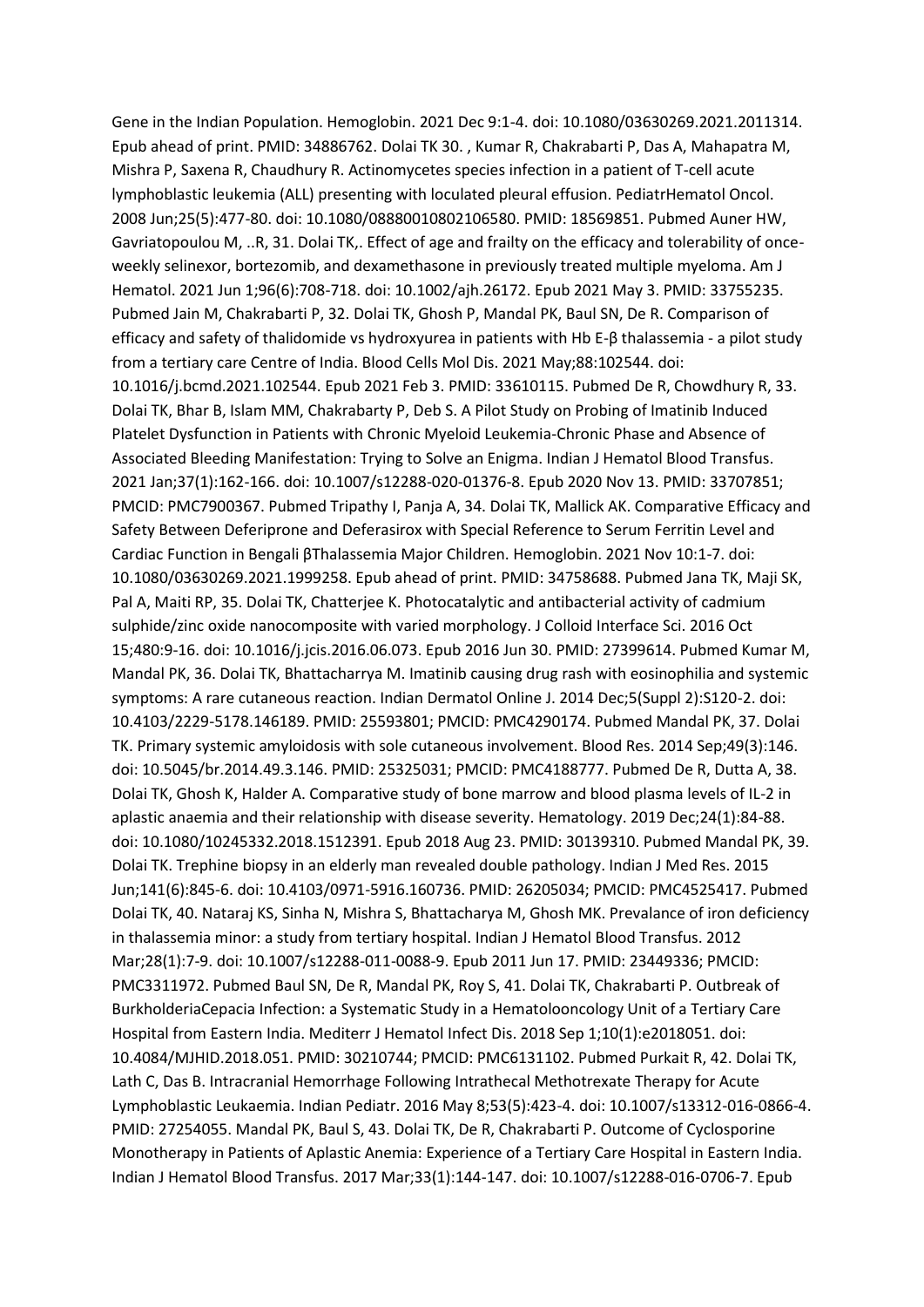2016 Jul 19. PMID: 28194076; PMCID: PMC5280860. Pubmed Mishra P, Naithani R, 44. Dolai T, Bhargava R, Mahapatra M, Dixit A, Seth T, Kumar R, Saxena R. Intracranial haemorrhage in patients with congenital haemostatic defects. Haemophilia. 2008 Sep;14(5):952-5. doi: 10.1111/j.1365-2516.2008.01814. x. Epub 2008 Jul 14. PMID: 18637845. Pubmed Bhargava R, 45. Dolai TK, Singhal D, Mahapatra M, Mishra P, Rathod N, Rathi S. Pure red cell aplasia associated with thymoma: Is thymectomy the cure? Leuk Res. 2009 Mar;33(3):e17-8. doi: 10.1016/j.leukres.2008.04.006. Epub 2008 May 21. PMID: 18499248. Pubmed Mandal PK, 46. Dolai TK. A rare case of isolated myeloid sarcoma of the small gut with inv(16)(p13;q22) without bone marrow involvement. Blood Res. 2014 Mar;49(1):66-9. doi: 10.5045/br.2014.49.1.66. Epub 2014 Mar 24. PMID: 24724071; PMCID: PMC3974963. Pubmed Dutta S, Kumari P, K S N, Mandal PK, Saha S, Bagchi B, Choudhuri S, 47. Dolai TK. Philadelphia chromosome-positive myelodysplastic syndrome: is it a distinct entity? Acta Haematol. 2013;129(4):215-7. doi: 10.1159/000345263. Epub 2013 Jan 3. PMID: 23295538. Pubmed Naithani R, 48. Dolai TK, Kumar R. Bilateral vocal cord paralysis following treatment with vincristine. Indian Pediatr. 2009 Jan;46(1):68-9. PMID: 19179723. Pubmed Purkait R, 49. Dolai TK. Identification of PML/RARá fusion gene by RT-PCR acute promyelocytic leukaemia. Indian Pediatr. 2014 Dec;51(12):1020-1. PMID: 25560168. Pubmed Mandal PK, Maji SK, 50. Dolai TK, De R, Dutta S, Saha S, Bhattacharyya M. Micro-organisms Associated with Febrile Neutropenia in Patients with Haematological Malignancies in a Tertiary Care Hospital in Eastern India. Indian J Hematol Blood Transfus. 2015 Mar;31(1):46-50. doi: 10.1007/s12288-014- 0393-1. Epub 2014 May 4. PMID: 25548444; PMCID: PMC4275510. Pubmed Mandal PK, Baul S, 51. Dolai TK. Primary bone lymphoma with multifocal osteolytic lesions: a rare case report with review of literature. Blood Res. 2015 Dec;50(4):256-60. doi: 10.5045/br.2015.50.4.256. Epub 2015 Dec 21. PMID: 26770955; PMCID: PMC4705053. Pubmed Kumar R, Naithani R, Mishra P, Mahapatra M, Seth T, 52. Dolai TK, Bhargava R, Saxena R. Allogeneic hematopoietic SCT performed in non-HEPA filter rooms: initial experience from a single center in India. Bone Marrow Transplant. 2009 Jan;43(2):115-9. doi: 10.1038/bmt.2008.307. Epub 2008 Sep 15. PMID: 18794872. Pubmed Dolai TK, 53. Kumar R, Bhargava R, Mahapatra M, Mishra P, Seth T, Kar R, Rathi S, Pati HP, Saxena R, Tyagi S. Multi-organ failure due to Mycobacterium tuberculosis and Aspergillus flavus infection after allogeneic bone marrow transplantation. Indian J Hematol Blood Transfus. 2008 Jun;24(2):78- 80. doi: 10.1007/s12288-008-0035-6. Epub 2008 Aug 24. PMID: 23100951; PMCID: PMC3453043. Pubmed Aggrawal DK, Bhargava R, 54. Dolai TK, Singhal D, Mahapatra M, Rathi S, Bohra B, Rathod N. An unusual presentation of eosinophilic variant of chronic myeloid leukemia (eoCML). Ann Hematol. 2009 Jan;88(1):89-90. doi: 10.1007/s00277-008-0545-1. Epub 2008 Jul 30. PMID: 18665363. Pubmed Purkait 55. R, Mukherji A, Dolai TK, Bhadra R. Intraosseous pseudotumour in a child with mild hemophilia B: report of a rare case and brief review of literature. Indian J Hematol Blood Transfus. 2014 Sep;30(Suppl 1):366-8. doi: 10.1007/s12288-014-0414-0. Epub 2014 Jun 19. PMID: 25332621; PMCID: PMC4192160. Pubmed Mandal PK, 56. Dolai TK,Bagchi B, Ghosh MK, Bose S, Bhattacharyya M. B cell suppression in newborn following treatment of pregnant diffuse large B-cell lymphoma patient with rituximab containing regimen. Indian J Pediatr. 2014 Oct;81(10):1092-4. doi: 10.1007/s12098-013-1336-9. Epub 2014Feb 22. PMID: 24562617. Bhargava R, 57. Dolai TK, Singhal D, Kumar R, Pathak P. Retinoic acid syndrome after first dose of ATRA and ileal perforation secondary to promyelocytes infiltration. Leuk Res. 2008 Jun;32(6):997-8. doi: 10.1016/j.leukres.2007.09.021. Epub 2007 Nov 19. PMID: 18022229. Pubmed Tuphan Kanti Dolai 58. , Manoranjan Mahapatra, Hara Prasad Pati, Pravas Mishra, Tulika Seth, Rahul Bhargava, Shyam

Rathi, Niranjan Rathod, Renu Saxena. Efficacy of immunization against hepatitis B virus infection in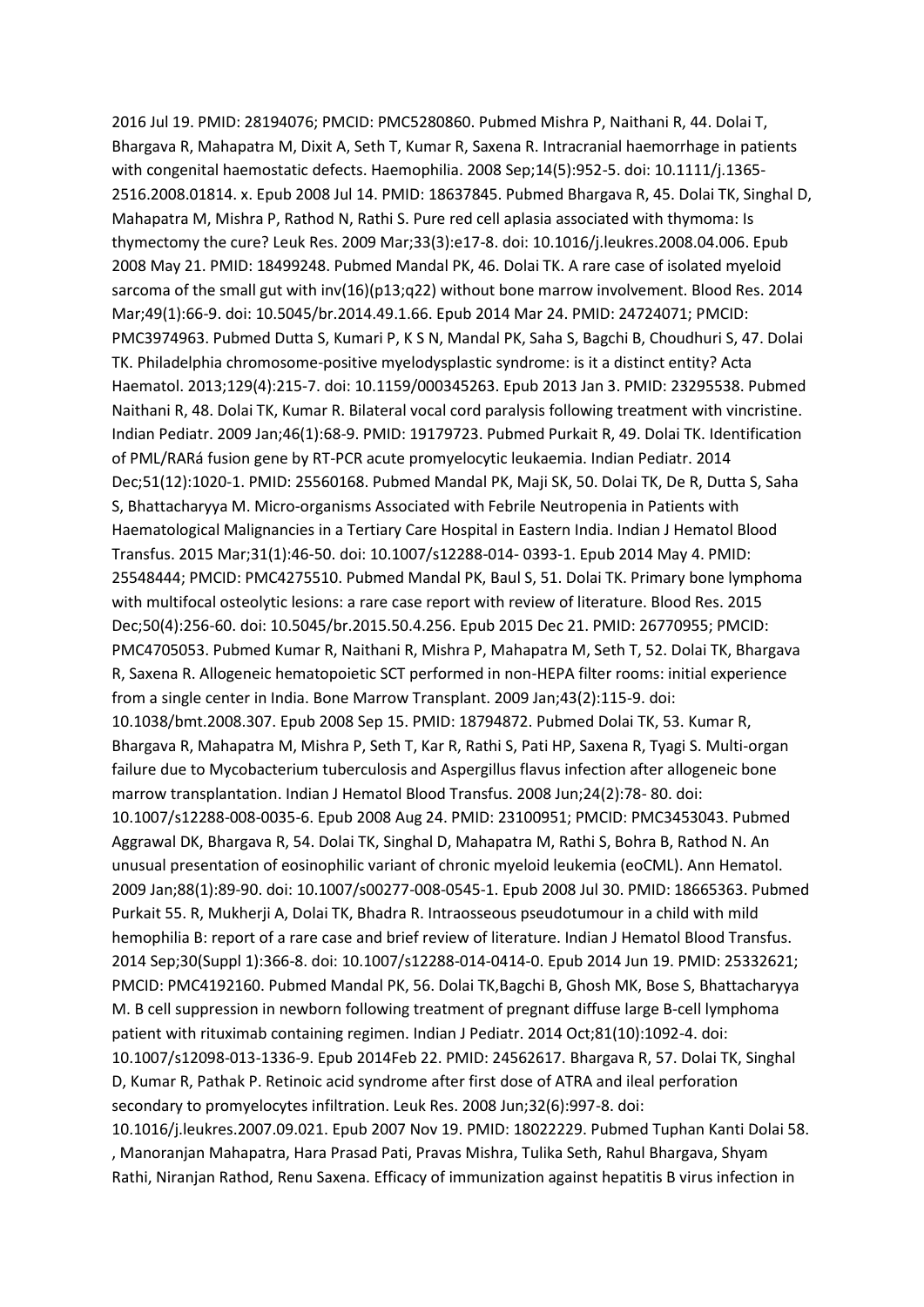acute leukemia"., Turkish Journal of Hematology, October'2010; 27: 156-61. Pubmed 59.Motiur Rahaman, Chiranjib Bhowmick, Jaikrishna Komanapalli, Mandrita Mukherjee, Prasanna Kumar Byram, Praphulla Chandra Shukla, Tuphan Kanti Dolai, Nishant Chakravorty. Debunking the "junk": Unraveling the role of lncRNA–miRNA–mRNA networks in fetal hemoglobin regulation.BioRxiv 2021. doi: https://doi.org/10.1101/2021.10.13.464339. Pubmed 60.Ankita Sen, Prantar Chakrabarti, Shuvra N Baul, Asoke K Talukder, Prakas K Mandal, Rajib De, Shyamali Dutta, Tuphan K Dolai. Challenges in Care of Children with Acute Leukemia in a Government Hospital in India: A Retrospective Analysis. Ind J Med Paediatr Oncol 2021; 42:161–167. Scopus 61.S Karthika, Prakas Kumar Mandal, ShuvraneelBaul, Tuphan Kanti Dolai. A Study from Eastern India on the Role of Dapsone Therapy in Patients of Persistent and Chronic Immune Thrombocytopenia; Where Do We Stand? J Indian Med Assoc 2021; 119(6): 16-21. Scopus 62.Manisha Jain, Pinaki Roy, Rajib De, Manas Kumar Mondal, Prakas Kumar Mondal, Shuvra Neel Baul, Sumit Mitra, Subham Bhattacharya, Tuphan Kanti Dolai. The Utility of Transient Elastography (Fibro-Scan) as an Indicator of Hepatic Iron Overload in Transfusion Dependent Thalassemia Patients (TDT) from a Tertiary Care Hospital from Eastern India. J Indian Med Assoc 2021; 119(9): 35-8. Scopus 63.Manisha Jain, Tuphan Kanti Dolai. ABC of the Peripheral Smear. J Indian Med Assoc 2020; 118(11): 19-23. Scopus 64.Sen A, Dolai TK. Effect of the Crisis Arising due to COVID-19 Pandemic in Patients with Hematological Disorders. JIMA. 2020;118(9):88-89. Scopus 65.Sen A, Dolai TK, Mandal PK, De R. Purple Urine Bag Syndrome: A Benign Condition seen in a Young Patient with Hematological Malignancy. Archives of Clinical and Medical Case Reports 4 (2020): 1067-1070. Scopus 66.Kumar M, Panigrahi A, Mondal P, De R, Datta S, Dolai T, Chakraborty P, Bhattacharyya M, Ghosh M. Inherited and acquired thrombophilia as a modifier of clinical course of chronic immune thrombocytopenia. Journal of Applied Hematology. 2020 Jan 1;11(1):33. Scopus 67.Mandal, Shouvik; Dolai, T. K.; Banerjee, Debasis. Single And Double Exclusive Clones, Monosomal And Complex Cytogenetic Aberrations In Indian Cytopenic Patients With Suspected Myelodysplastic Syndromes (Mds). Journal of Cancer Research & Therapeutics. 2017 Supplement, Vol. 13, pS151-S152. 2p. Scopus 68.Mandal, PK; Dolai, TK. Raccoon eyes in immune thrombocytopenia (ITP). Journal of Applied Hematology; 5 (1): 32, 2014. Scopus 69.Sen A, Mandal PK, Mitra S, Baul SN, Chakrabarti P, Dutta S, Dolai TK. An account of congenital rare bleeding disorders: a systematic study from a tertiary care centre in Eastern India. IntJ Adv Med. 2020;7(7):1131-1135. doi: 10.18203/2349-3933.ijam20202589. 70.Jitani A, Mandal PK, Chakrabarti P, Baul SN, De R, Dolai TK. Spectrum of Hematological Diseases in West Bengal, India: Experience from a Tertiary Care Center. Int J Med Public Health. 2019;9(1):24-7. Copernicus 71.Mandal PK, Prasad P, Ghosal T, Pramanik SR, Dolai TK.Pre play moondictors for Transfusion Requirement in Haemoglobin E-β Thalassemia. Int J Med. Public Health. 2017; 7(1):28-32. Copernicus 72.SK Maji, PK Mandal, C Panja, TK Dolai, ASamanta.Prevalence and Antibacterial Susceptibility Pattern of Aerobic Bacteria Causing Urinary Tract Infection in Tribal Population in Rural Part of West Bengal, India. Int.J.Curr.Microbiol.App.Sci (2016) 5(6): 406-412. Copernicus 73.PK Mandal, SK Maji, TK Dolai.Present scenario of hemoglobinopathies in West Bengal, India: An analysis of a large population. International Journal of Medicine and Public Health. 4(4):496-99, 2014Sen A, Chattopadhyay A, Baul SN, De R, Mitra 74. S, Dolai TK. Profile of patients with Myelodysplastic syndrome: A report from a tertiary care teaching hospital from Eastern India. J Hematol Allied Sci 2021; 1:69-74. Copernicus Dolai TK, 75. Sen A. Vaccination for the novel coronavirus disease in hematological disorders. J Hematol Allied Sci 2021;1:59-68. Copernicus Shekhawat PS, Garg M, 76. Dolai TK. Bone infarct (osteonecrosis) as late side effect of steroid in acute lymphoblastic leukemia survivor. J Hematol Allied Sci 2021;1(1):38–40. Copernicus Baveja A, Mandal PK, Garg M, Shekhawat